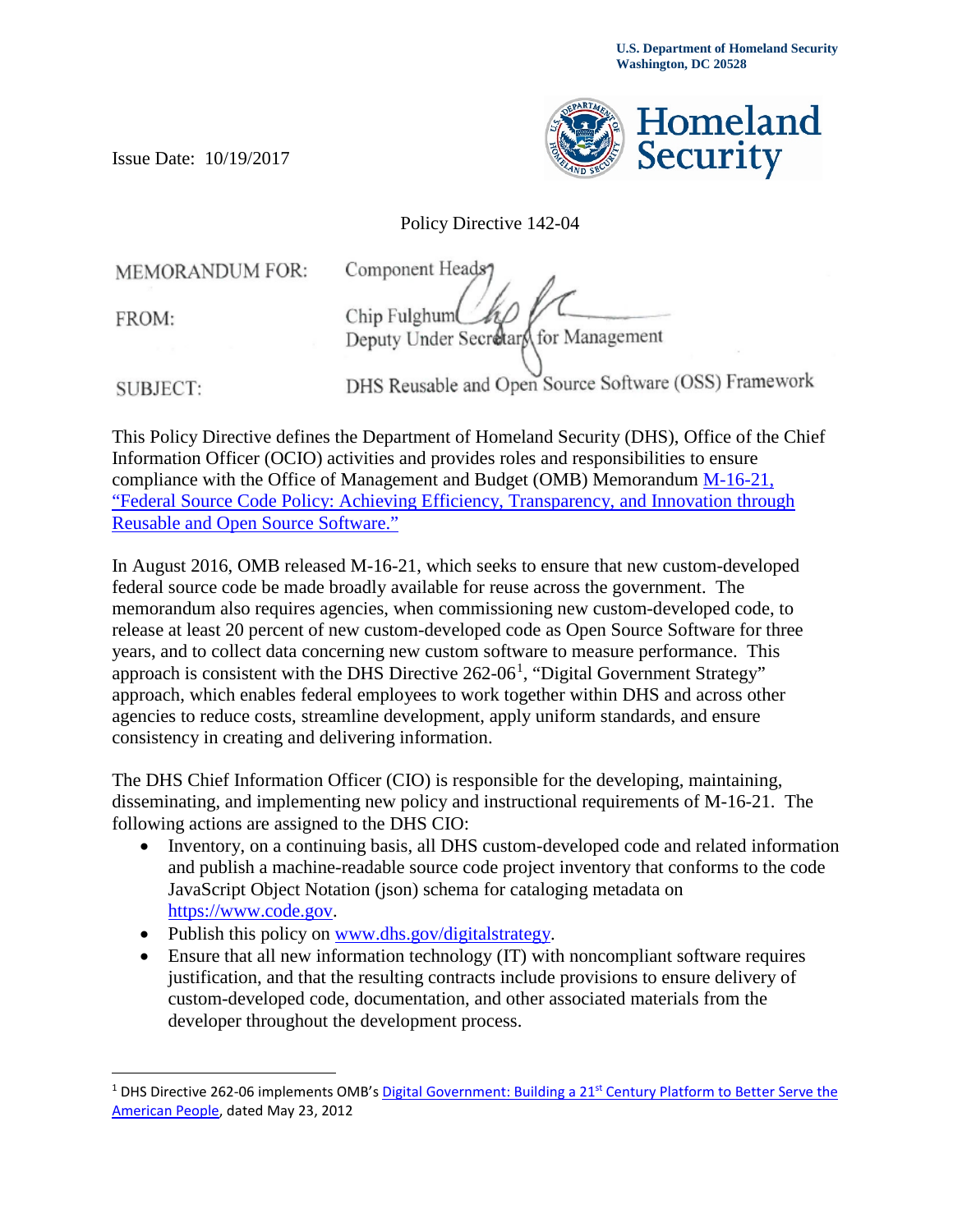- Provide guidance around standard version control systems and a centralized software repository as identified by the Office of the Chief Information Officer's Office of the Chief Technology Officer, allowing for future compliance via automation.
- Annually, beginning Fiscal Year (FY) 2018, DHS will commence planning and coordination to implement the following activities as soon as practicable:
	- o Release a minimum of 20 percent of custom-developed code as Open Source Software each year. The percentage is based on the total number of code projects in the inventory.
	- o In coordination with the Office of the Chief Procurement Officer (OCPO) and Office of the General Counsel (OGC), develop and implement a policy or process that requires DHS to apply the three-step Software Solutions Analysis during the procurement phase for new IT systems. When contracting for developer services, DHS encourages vendors to use OSS, open standards, and modular architecture that meets DHS standards for security, federal interoperability, and data integrity wherever possible.
	- o In coordination with the Science and Technology Directorate (S&T), OCPO, OGC, and other stakeholders, develop and implement a process that ensures appropriate rights to custom-developed code, recognizing that a vast majority of code produced for DHS is written by contractors. In order to increase the percentage of delivery of source code using free and open licensing, the CIO works with the OMB code.gov and OGC Intellectual Property (IP) to develop core contract language to disseminate within the Department. DHS CIO, in coordination with OCPO, OGC, and other stakeholders, ensures appropriate contract language, and a mechanism to ensure that delivered software meets contractual requirements, is in place.

This policy requires DHS Components to account for their custom-developed code, facilitate government-wide code reuse, and publish a portion of their custom-developed code as open source in accordance with OMB M-16-21 including:

- A new baseline of software development and acquisition that supports a "default to open" approach as it promotes the Department's vision of appropriate transparency;
- A posture of "default to open" requiring justification for noncompliant software, and ensuing delivery of custom-developed code, documentation, and other associated materials from the developer throughout the development process;
- A dissemination process for custom-developed code and related information that maximizes its availability to all other federal agencies, subject to limited exceptions, and that is the responsibility of the organization releasing code;
- An adherence to releasing a portion of custom-developed code as OSS through a publicfacing software version controlled platform in a manner whereby any party can contribute new code, modify existing code, or make other suggestions to improve the software through the software development lifecycle;
- Contracts that must follow OMB's three-step software analysis outlined in M-16-21 and include contract requirements for OSS, open standards, and modular architecture requirements when applicable. Contracts for custom-developed code must also acquire and enforce rights sufficient to enable government-wide (or perhaps public) reuse of custom-developed code; and